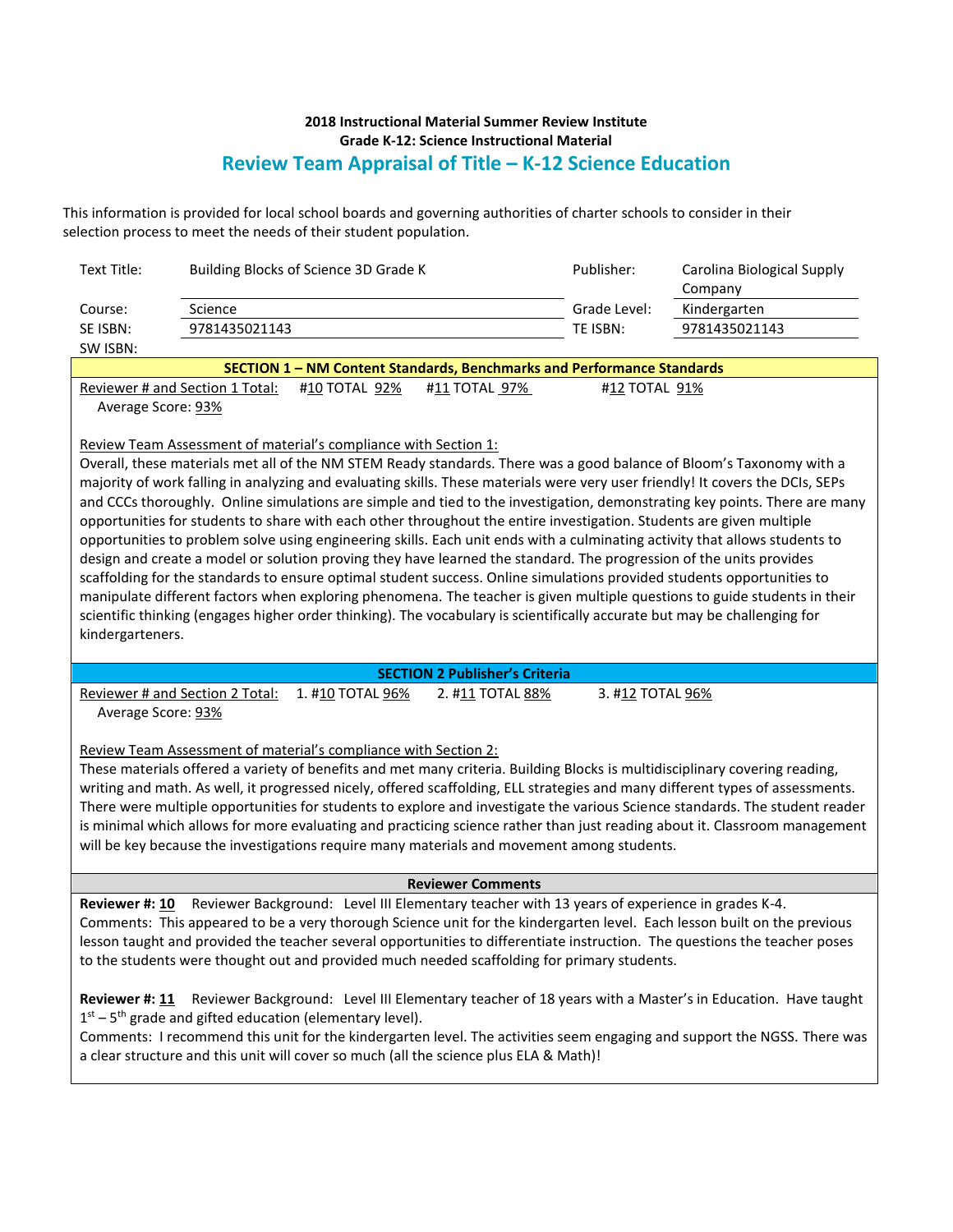**Reviewer #: 12** Reviewer Background: Level II Elementary Teacher with 20 years in the classroom. I have taught 3-5 grades and technology, grades k-5.

Comments: I highly recommend the materials for the Kindergarten level. The teacher's guide was well-organized; there were connections to previous lessons built throughout it, as well as differentiation strategies suggested. All the activities were hands-on and very well explained.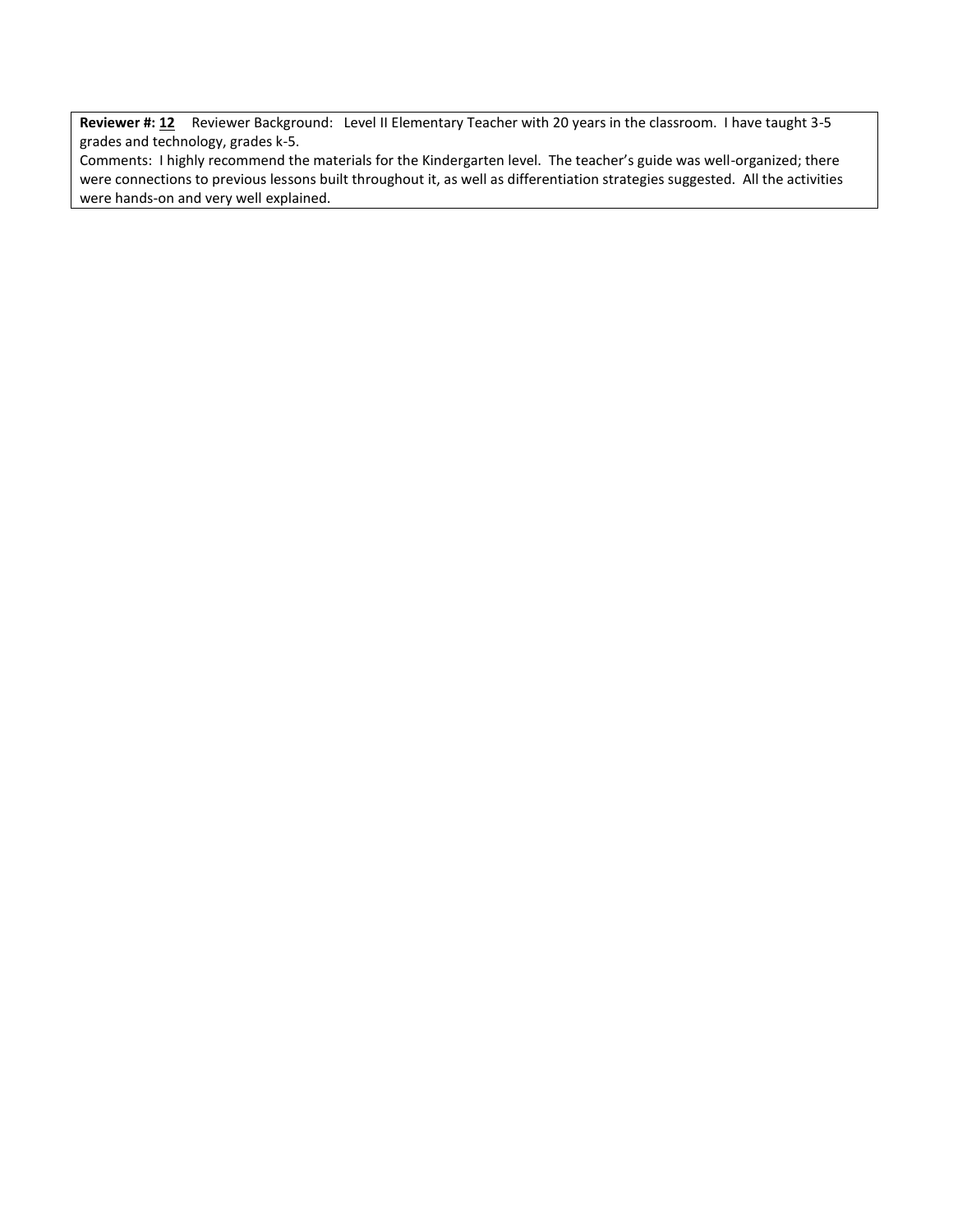| Text Title:                                                                                                                                                                                                                                                                                                                                                                                                                                                                                                                                                                                                                                                                                                                                                                                                                                                                                                                                                                                                                                                                                                                                                                                                                                                                                                                                 | Building Blocks of Science 3D Grade 1                                                                                                                                                                                                                                                                                                                                                                  | Publisher:    | Carolina Biological Supply |
|---------------------------------------------------------------------------------------------------------------------------------------------------------------------------------------------------------------------------------------------------------------------------------------------------------------------------------------------------------------------------------------------------------------------------------------------------------------------------------------------------------------------------------------------------------------------------------------------------------------------------------------------------------------------------------------------------------------------------------------------------------------------------------------------------------------------------------------------------------------------------------------------------------------------------------------------------------------------------------------------------------------------------------------------------------------------------------------------------------------------------------------------------------------------------------------------------------------------------------------------------------------------------------------------------------------------------------------------|--------------------------------------------------------------------------------------------------------------------------------------------------------------------------------------------------------------------------------------------------------------------------------------------------------------------------------------------------------------------------------------------------------|---------------|----------------------------|
|                                                                                                                                                                                                                                                                                                                                                                                                                                                                                                                                                                                                                                                                                                                                                                                                                                                                                                                                                                                                                                                                                                                                                                                                                                                                                                                                             |                                                                                                                                                                                                                                                                                                                                                                                                        |               | Company                    |
| Course:                                                                                                                                                                                                                                                                                                                                                                                                                                                                                                                                                                                                                                                                                                                                                                                                                                                                                                                                                                                                                                                                                                                                                                                                                                                                                                                                     | Science                                                                                                                                                                                                                                                                                                                                                                                                | Grade Level:  | $\mathbf{1}$               |
| SE ISBN:                                                                                                                                                                                                                                                                                                                                                                                                                                                                                                                                                                                                                                                                                                                                                                                                                                                                                                                                                                                                                                                                                                                                                                                                                                                                                                                                    | 9781435021723                                                                                                                                                                                                                                                                                                                                                                                          | TE ISBN:      | 9781435021723              |
| SW ISBN:                                                                                                                                                                                                                                                                                                                                                                                                                                                                                                                                                                                                                                                                                                                                                                                                                                                                                                                                                                                                                                                                                                                                                                                                                                                                                                                                    |                                                                                                                                                                                                                                                                                                                                                                                                        |               |                            |
|                                                                                                                                                                                                                                                                                                                                                                                                                                                                                                                                                                                                                                                                                                                                                                                                                                                                                                                                                                                                                                                                                                                                                                                                                                                                                                                                             | SECTION 1 - NM Content Standards, Benchmarks and Performance Standards                                                                                                                                                                                                                                                                                                                                 |               |                            |
| Average Score: 95%                                                                                                                                                                                                                                                                                                                                                                                                                                                                                                                                                                                                                                                                                                                                                                                                                                                                                                                                                                                                                                                                                                                                                                                                                                                                                                                          | Reviewer # and Section 1 Total:<br>#10 TOTAL 98%<br>#11 TOTAL 95%                                                                                                                                                                                                                                                                                                                                      | #12 TOTAL 92% |                            |
| Review Team Assessment of material's compliance with Section 1:<br>Overall, these materials met all of the NM STEM Ready standards. The New Mexico specific standard for first grade was not<br>found. There was a good balance of Bloom's Taxonomy with a majority of work falling in analyzing, evaluating and creating<br>skills. These materials were very user friendly! It covers the DCIs, SEPs and CCCs thoroughly. Online simulations provided<br>students opportunities to manipulate different factors when exploring phenomena. There are many opportunities for<br>students to share with each other throughout the entire investigation. Students are given multiple opportunities to problem<br>solve using engineering skills. Each unit ends with a culminating activity that allows students to design and create a model or<br>solution proving they have learned the standard. The progression of the units provides scaffolding for the standards to<br>ensure optimal student success. Online simulations provided students opportunities to manipulate different factors when<br>exploring phenomena. The teacher is given multiple questions to guide students in their scientific thinking (engages higher<br>order thinking). The vocabulary is scientifically accurate but may be challenging for first graders. |                                                                                                                                                                                                                                                                                                                                                                                                        |               |                            |
|                                                                                                                                                                                                                                                                                                                                                                                                                                                                                                                                                                                                                                                                                                                                                                                                                                                                                                                                                                                                                                                                                                                                                                                                                                                                                                                                             | <b>SECTION 2 Publisher's Criteria</b>                                                                                                                                                                                                                                                                                                                                                                  |               |                            |
| Average Score: 88%                                                                                                                                                                                                                                                                                                                                                                                                                                                                                                                                                                                                                                                                                                                                                                                                                                                                                                                                                                                                                                                                                                                                                                                                                                                                                                                          | Reviewer # and Section 2 Total:<br>#10 TOTAL 92%<br>#11 TOTAL 88%                                                                                                                                                                                                                                                                                                                                      | #12 TOTAL 85% |                            |
|                                                                                                                                                                                                                                                                                                                                                                                                                                                                                                                                                                                                                                                                                                                                                                                                                                                                                                                                                                                                                                                                                                                                                                                                                                                                                                                                             | Review Team Assessment of material's compliance with Section 2:<br>These materials offered a variety of benefits and met many criteria. Building Blocks is multidisciplinary covering reading,                                                                                                                                                                                                         |               |                            |
|                                                                                                                                                                                                                                                                                                                                                                                                                                                                                                                                                                                                                                                                                                                                                                                                                                                                                                                                                                                                                                                                                                                                                                                                                                                                                                                                             |                                                                                                                                                                                                                                                                                                                                                                                                        |               |                            |
| writing and math. As well, it progressed nicely, offered scaffolding, ELL strategies and many different types of assessments.<br>There were multiple opportunities for students to explore and investigate the various Science standards. The student reader                                                                                                                                                                                                                                                                                                                                                                                                                                                                                                                                                                                                                                                                                                                                                                                                                                                                                                                                                                                                                                                                                |                                                                                                                                                                                                                                                                                                                                                                                                        |               |                            |
| is minimal which allows for more evaluating and practicing science rather than just reading about it. Classroom management                                                                                                                                                                                                                                                                                                                                                                                                                                                                                                                                                                                                                                                                                                                                                                                                                                                                                                                                                                                                                                                                                                                                                                                                                  |                                                                                                                                                                                                                                                                                                                                                                                                        |               |                            |
| will be key because the investigations require many materials and movement among students.                                                                                                                                                                                                                                                                                                                                                                                                                                                                                                                                                                                                                                                                                                                                                                                                                                                                                                                                                                                                                                                                                                                                                                                                                                                  |                                                                                                                                                                                                                                                                                                                                                                                                        |               |                            |
|                                                                                                                                                                                                                                                                                                                                                                                                                                                                                                                                                                                                                                                                                                                                                                                                                                                                                                                                                                                                                                                                                                                                                                                                                                                                                                                                             | <b>Reviewer Comments</b>                                                                                                                                                                                                                                                                                                                                                                               |               |                            |
| Reviewer #: 10                                                                                                                                                                                                                                                                                                                                                                                                                                                                                                                                                                                                                                                                                                                                                                                                                                                                                                                                                                                                                                                                                                                                                                                                                                                                                                                              | Reviewer Background: Level III Elementary teacher with 13 years of experience in grades K-4.                                                                                                                                                                                                                                                                                                           |               |                            |
| Reviewer #: 11                                                                                                                                                                                                                                                                                                                                                                                                                                                                                                                                                                                                                                                                                                                                                                                                                                                                                                                                                                                                                                                                                                                                                                                                                                                                                                                              | Comments: This program continues to scaffold nicely. The vocabulary is definitely advanced, but the lessons include grade<br>level appropriate tasks to complete with your students so that the vocabulary can be understood.<br>Reviewer Background: Level III Elementary teacher of 18 years with a Master's in Education. Have taught<br>$1st - 5th$ grade and gifted education (elementary level). |               |                            |
| Comments: I recommend this unit for first grade. The vocabulary is rich, the activities are highly involved and the lessons<br>spiral very nicely in the course of a year. The hands on portion requires flexibility and creativity. Prepare to be energized!<br>Reviewer Background: Level II Elementary Teacher with 20 years in the classroom. I have taught 3-5<br>Reviewer #: 12                                                                                                                                                                                                                                                                                                                                                                                                                                                                                                                                                                                                                                                                                                                                                                                                                                                                                                                                                       |                                                                                                                                                                                                                                                                                                                                                                                                        |               |                            |
|                                                                                                                                                                                                                                                                                                                                                                                                                                                                                                                                                                                                                                                                                                                                                                                                                                                                                                                                                                                                                                                                                                                                                                                                                                                                                                                                             | grades and technology, grades k-5.                                                                                                                                                                                                                                                                                                                                                                     |               |                            |
|                                                                                                                                                                                                                                                                                                                                                                                                                                                                                                                                                                                                                                                                                                                                                                                                                                                                                                                                                                                                                                                                                                                                                                                                                                                                                                                                             | Comments: This program offers many hands-on activities that support all learners. The student books and literacy articles<br>offer students the opportunity to advance their reading and vocabulary. The student activity sheets and journal are right on<br>grade level for first grade, allowing most students to complete them with little support.                                                 |               |                            |
|                                                                                                                                                                                                                                                                                                                                                                                                                                                                                                                                                                                                                                                                                                                                                                                                                                                                                                                                                                                                                                                                                                                                                                                                                                                                                                                                             |                                                                                                                                                                                                                                                                                                                                                                                                        |               |                            |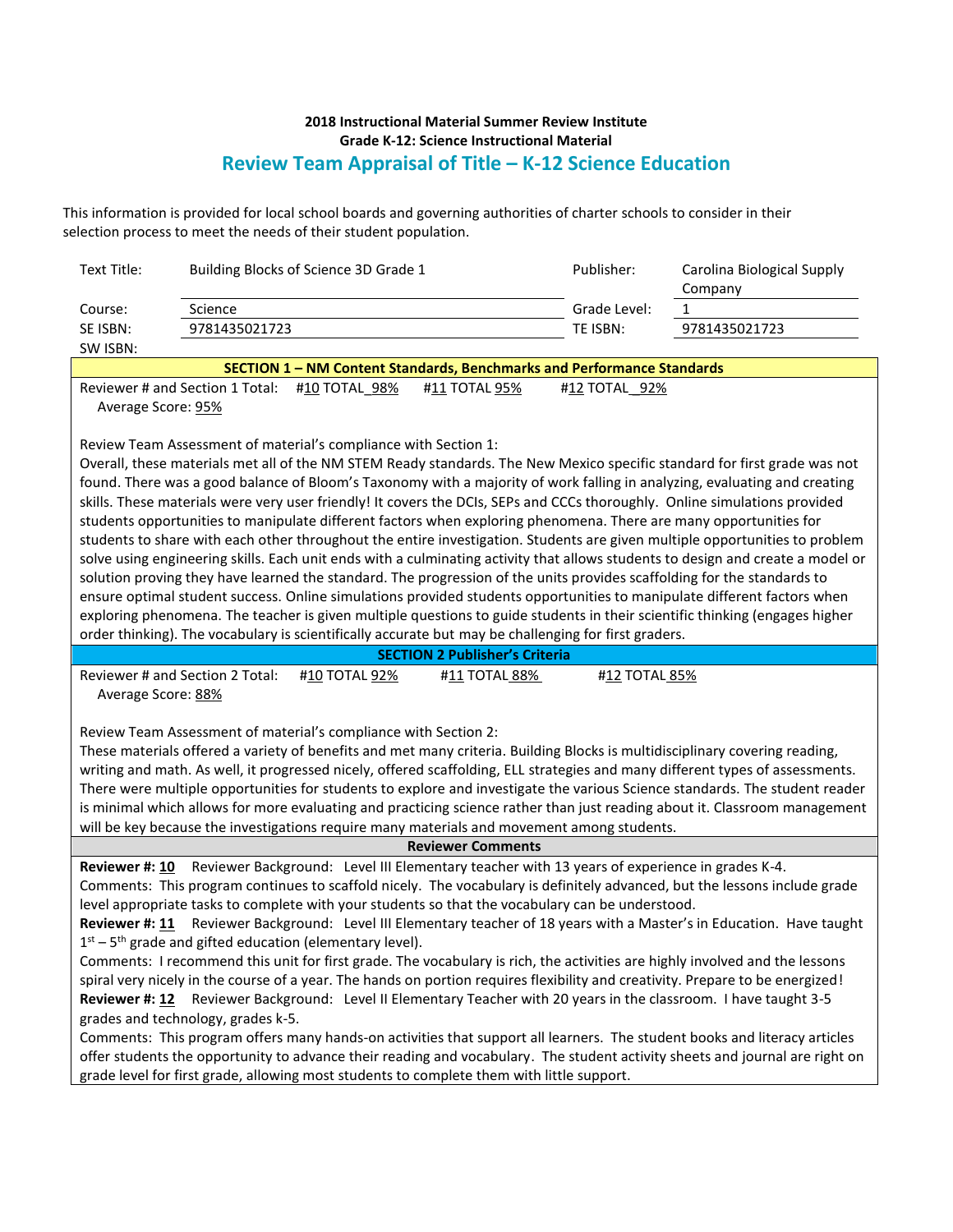| Text Title:                                                                                                                                                                                                                                                                                                                                                                                                                                                                                                                                                                                                                                                                                                                                                                                                                                                                                                                | Building Blocks of Science 3D Grade 2                                                                                                                                                                                                                                                                                                                                                                                                                                                                                                                                                                                                                                                                                                                                                                                                                                                                                                                                                                                                                                                                                                                                                                                                                                                                                                                                                                                                                                                                                                                                                                                        | Publisher:    | Carolina Biological Supply<br>Company |
|----------------------------------------------------------------------------------------------------------------------------------------------------------------------------------------------------------------------------------------------------------------------------------------------------------------------------------------------------------------------------------------------------------------------------------------------------------------------------------------------------------------------------------------------------------------------------------------------------------------------------------------------------------------------------------------------------------------------------------------------------------------------------------------------------------------------------------------------------------------------------------------------------------------------------|------------------------------------------------------------------------------------------------------------------------------------------------------------------------------------------------------------------------------------------------------------------------------------------------------------------------------------------------------------------------------------------------------------------------------------------------------------------------------------------------------------------------------------------------------------------------------------------------------------------------------------------------------------------------------------------------------------------------------------------------------------------------------------------------------------------------------------------------------------------------------------------------------------------------------------------------------------------------------------------------------------------------------------------------------------------------------------------------------------------------------------------------------------------------------------------------------------------------------------------------------------------------------------------------------------------------------------------------------------------------------------------------------------------------------------------------------------------------------------------------------------------------------------------------------------------------------------------------------------------------------|---------------|---------------------------------------|
| Course:                                                                                                                                                                                                                                                                                                                                                                                                                                                                                                                                                                                                                                                                                                                                                                                                                                                                                                                    | Science                                                                                                                                                                                                                                                                                                                                                                                                                                                                                                                                                                                                                                                                                                                                                                                                                                                                                                                                                                                                                                                                                                                                                                                                                                                                                                                                                                                                                                                                                                                                                                                                                      | Grade Level:  | $\overline{2}$                        |
| SE ISBN:                                                                                                                                                                                                                                                                                                                                                                                                                                                                                                                                                                                                                                                                                                                                                                                                                                                                                                                   | 9781435021730                                                                                                                                                                                                                                                                                                                                                                                                                                                                                                                                                                                                                                                                                                                                                                                                                                                                                                                                                                                                                                                                                                                                                                                                                                                                                                                                                                                                                                                                                                                                                                                                                | TE ISBN:      | 9781435021730                         |
| SW ISBN:                                                                                                                                                                                                                                                                                                                                                                                                                                                                                                                                                                                                                                                                                                                                                                                                                                                                                                                   |                                                                                                                                                                                                                                                                                                                                                                                                                                                                                                                                                                                                                                                                                                                                                                                                                                                                                                                                                                                                                                                                                                                                                                                                                                                                                                                                                                                                                                                                                                                                                                                                                              |               |                                       |
|                                                                                                                                                                                                                                                                                                                                                                                                                                                                                                                                                                                                                                                                                                                                                                                                                                                                                                                            | SECTION 1 - NM Content Standards, Benchmarks and Performance Standards                                                                                                                                                                                                                                                                                                                                                                                                                                                                                                                                                                                                                                                                                                                                                                                                                                                                                                                                                                                                                                                                                                                                                                                                                                                                                                                                                                                                                                                                                                                                                       |               |                                       |
| Reviewer # and Section 1 Total:<br>Average Score: 90%                                                                                                                                                                                                                                                                                                                                                                                                                                                                                                                                                                                                                                                                                                                                                                                                                                                                      | #10 TOTAL 89%<br>#11 TOTAL 92%                                                                                                                                                                                                                                                                                                                                                                                                                                                                                                                                                                                                                                                                                                                                                                                                                                                                                                                                                                                                                                                                                                                                                                                                                                                                                                                                                                                                                                                                                                                                                                                               | #12 TOTAL 90% |                                       |
|                                                                                                                                                                                                                                                                                                                                                                                                                                                                                                                                                                                                                                                                                                                                                                                                                                                                                                                            | Review Team Assessment of material's compliance with Section 1: Overall, these materials met all of the NM STEM Ready                                                                                                                                                                                                                                                                                                                                                                                                                                                                                                                                                                                                                                                                                                                                                                                                                                                                                                                                                                                                                                                                                                                                                                                                                                                                                                                                                                                                                                                                                                        |               |                                       |
| standards. There was a good balance of Bloom's Taxonomy with a majority of work falling in analyzing and evaluating. These<br>materials were very user friendly! It covers the DCIs, SEPs and CCCs thoroughly. Online simulations provided students<br>opportunities to manipulate different factors when exploring phenomena. There are many opportunities for students to<br>share with each other throughout the entire investigation. Students are given multiple opportunities to problem solve using<br>engineering skills. Each unit ends with a culminating activity that allows students to design and create a model or solution<br>proving they have learned the standard. The progression of the units provides scaffolding for the standards to ensure<br>optimal student success. The teacher is given multiple questions to guide students in their scientific thinking (engages higher<br>order thinking). |                                                                                                                                                                                                                                                                                                                                                                                                                                                                                                                                                                                                                                                                                                                                                                                                                                                                                                                                                                                                                                                                                                                                                                                                                                                                                                                                                                                                                                                                                                                                                                                                                              |               |                                       |
|                                                                                                                                                                                                                                                                                                                                                                                                                                                                                                                                                                                                                                                                                                                                                                                                                                                                                                                            | <b>SECTION 2 Publisher's Criteria</b><br>#10 TOTAL 96%<br>#11 TOTAL 88%                                                                                                                                                                                                                                                                                                                                                                                                                                                                                                                                                                                                                                                                                                                                                                                                                                                                                                                                                                                                                                                                                                                                                                                                                                                                                                                                                                                                                                                                                                                                                      | #12 TOTAL 92% |                                       |
| Reviewer # and Section 2 Total:<br>Average Score: 92%<br>Review Team Assessment of material's compliance with Section 2: These materials offered a variety of benefits and met<br>many criteria. Building Blocks is multidisciplinary covering reading, writing and some math. As well, it progressed nicely,<br>offered scaffolding, ELL strategies and many different types of assessments. There were many opportunities for students to<br>explore and investigate the various Science standards. The student reader is minimal which allows for more evaluating and<br>practicing science rather than just reading about it.                                                                                                                                                                                                                                                                                          |                                                                                                                                                                                                                                                                                                                                                                                                                                                                                                                                                                                                                                                                                                                                                                                                                                                                                                                                                                                                                                                                                                                                                                                                                                                                                                                                                                                                                                                                                                                                                                                                                              |               |                                       |
|                                                                                                                                                                                                                                                                                                                                                                                                                                                                                                                                                                                                                                                                                                                                                                                                                                                                                                                            | <b>Reviewer Comments</b>                                                                                                                                                                                                                                                                                                                                                                                                                                                                                                                                                                                                                                                                                                                                                                                                                                                                                                                                                                                                                                                                                                                                                                                                                                                                                                                                                                                                                                                                                                                                                                                                     |               |                                       |
| Reviewer #: 10<br>support.                                                                                                                                                                                                                                                                                                                                                                                                                                                                                                                                                                                                                                                                                                                                                                                                                                                                                                 | Reviewer Background: Level III Elementary teacher with 13 years of experience in grades K-4.<br>Comments: I found that students were prompted to recognize the limitations of a classroom model. I liked this. I also felt<br>that incorporating complex structures such as the Egyptian pyramids, and breaking them down into simpler structures, was<br>effective at showing students how even people from long ago used Science to solve problems.<br>Reviewer #: 11 Reviewer Background: Level III Elementary teacher of 18 years with a Master's in Education. Have taught<br>$1st - 5th$ grade and gifted education (elementary level).<br>Comments: I recommend this unit for second grade. The vocabulary matches with previous years, the activities require<br>scientific thinking and the lessons spiral very nicely in the course of a year. The culminating projects will give students a<br>chance to shine and practice creativity.<br>Reviewer #: 12 Reviewer Background: Level II Elementary Teacher with 20 years in the classroom. I have taught 3-5<br>grades and technology, grades k-5.<br>Comments: This program offers many hands-on activities that support all learners. They offer very interesting and varied<br>investigations to engage all learners. The students will have fun as they are learning and practicing science. The student<br>books and literacy articles offer students the opportunity to practice their reading and vocabulary at grade level. The<br>student activity sheets are right on grade level for second grade, allowing most students to complete them with little |               |                                       |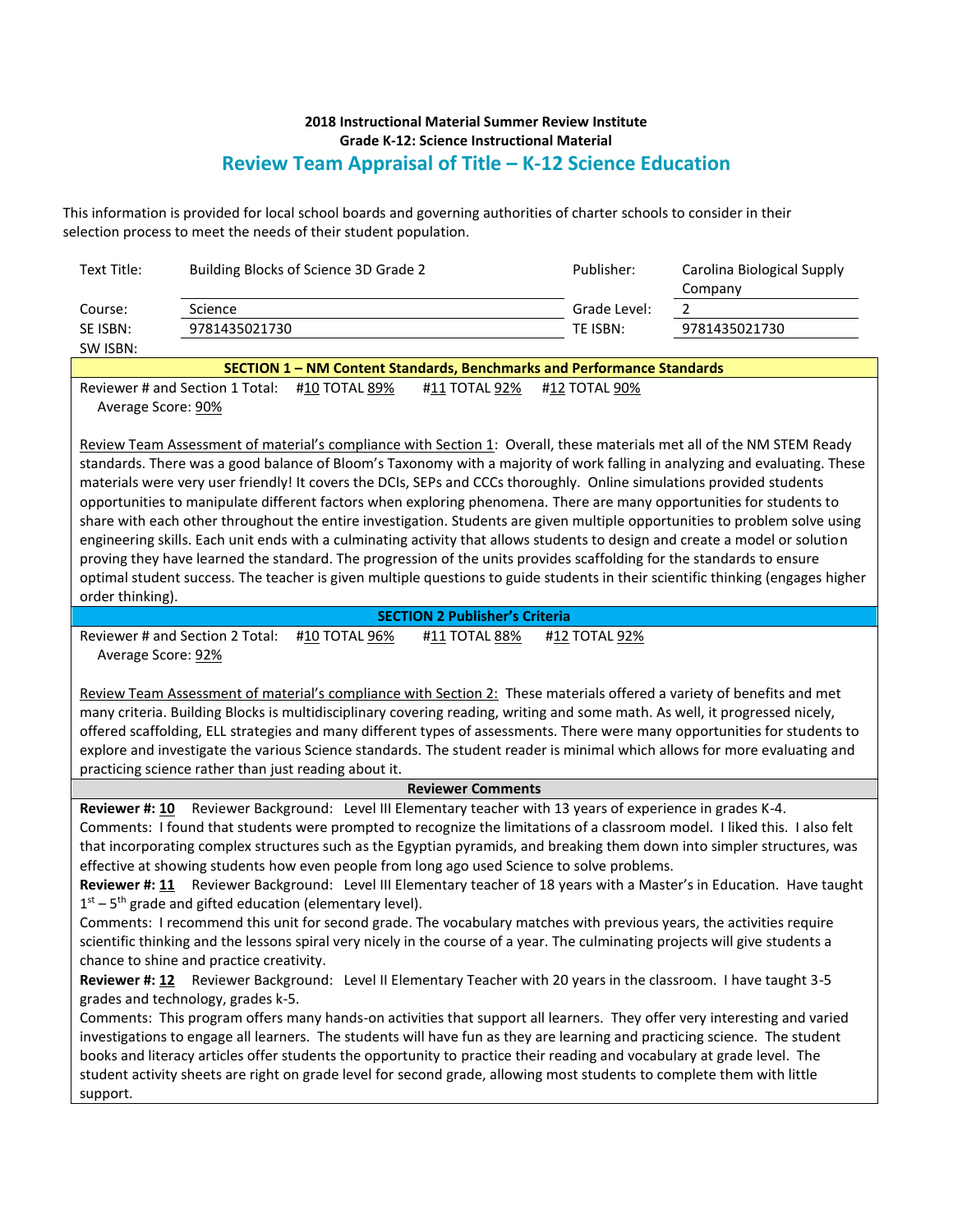| Text Title:                                                                                                                 | Building Blocks of Science 3D Grade 3                                                                                                                                                                                                                | Publisher:    | Carolina Biological Supply |
|-----------------------------------------------------------------------------------------------------------------------------|------------------------------------------------------------------------------------------------------------------------------------------------------------------------------------------------------------------------------------------------------|---------------|----------------------------|
| Course:                                                                                                                     | Science                                                                                                                                                                                                                                              | Grade Level:  | Company<br>3               |
| SE ISBN:                                                                                                                    | 9781435021747                                                                                                                                                                                                                                        | TE ISBN:      | 9781435021747              |
| SW ISBN:                                                                                                                    |                                                                                                                                                                                                                                                      |               |                            |
|                                                                                                                             | SECTION 1 - NM Content Standards, Benchmarks and Performance Standards                                                                                                                                                                               |               |                            |
|                                                                                                                             | Reviewer # and Section 1 Total:<br>#10 TOTAL 94%<br>#11 TOTAL 93%                                                                                                                                                                                    | #12 TOTAL 90% |                            |
| Average Score: 92%                                                                                                          |                                                                                                                                                                                                                                                      |               |                            |
|                                                                                                                             | Review Team Assessment of material's compliance with Section 1: Overall, these materials met all of the NM STEM Ready                                                                                                                                |               |                            |
|                                                                                                                             | standards. There was a good balance of Bloom's Taxonomy with a majority of work falling in analyzing and evaluating. These                                                                                                                           |               |                            |
|                                                                                                                             | materials were very user friendly! It covers the DCIs, SEPs and CCCs thoroughly. Online simulations provided students                                                                                                                                |               |                            |
|                                                                                                                             | opportunities to manipulate different factors when exploring phenomena. There are many opportunities for students to                                                                                                                                 |               |                            |
|                                                                                                                             | share with each other throughout the entire investigation. Students are given multiple opportunities to problem solve using                                                                                                                          |               |                            |
|                                                                                                                             | engineering skills. Each unit ends with a culminating activity that allows students to design and create a model or solution                                                                                                                         |               |                            |
|                                                                                                                             | proving they have learned the standard. The progression of the units provides scaffolding for the standards to ensure                                                                                                                                |               |                            |
|                                                                                                                             | optimal student success. Students are given multiple opportunities to look for and identify patterns found naturally in the                                                                                                                          |               |                            |
|                                                                                                                             | world. The teacher is given multiple questions to guide students in their scientific thinking (engages higher order thinking).                                                                                                                       |               |                            |
|                                                                                                                             | Students are being treated more like scientists starting in third grade and taking an active role in their learning.                                                                                                                                 |               |                            |
|                                                                                                                             | <b>SECTION 2 Publisher's Criteria</b>                                                                                                                                                                                                                |               |                            |
|                                                                                                                             | Reviewer # and Section 2 Total:<br>#10 TOTAL 88%<br>#11 TOTAL 88%                                                                                                                                                                                    | #12 TOTAL 92% |                            |
| Average Score: 89%                                                                                                          |                                                                                                                                                                                                                                                      |               |                            |
|                                                                                                                             |                                                                                                                                                                                                                                                      |               |                            |
|                                                                                                                             | Review Team Assessment of material's compliance with Section 2: These materials offered a variety of benefits and met<br>many criteria. Building Blocks is multidisciplinary covering reading, writing and some math. As well, it progressed nicely, |               |                            |
|                                                                                                                             | offered scaffolding, ELL strategies and many different types of assessments. There were many opportunities for students to                                                                                                                           |               |                            |
|                                                                                                                             | explore and investigate the various Science standards. The student reader is minimal which allows for more evaluating and                                                                                                                            |               |                            |
|                                                                                                                             | practicing science rather than just reading about it.                                                                                                                                                                                                |               |                            |
|                                                                                                                             | <b>Reviewer Comments</b>                                                                                                                                                                                                                             |               |                            |
|                                                                                                                             | Reviewer #: 10 Reviewer Background: Level III Elementary teacher with 13 years of experience in grades K-4.                                                                                                                                          |               |                            |
|                                                                                                                             | Comments: In order to fully understand most investigations, it is important to look at the Student Investigation Sheets. This                                                                                                                        |               |                            |
|                                                                                                                             | will give the educator a better idea of what the students need to do in order to be successful and meet the criteria. The                                                                                                                            |               |                            |
| investigations are thorough and occur in a matter that makes sense to each topic.                                           |                                                                                                                                                                                                                                                      |               |                            |
| Reviewer #: 11 Reviewer Background: Level III Elementary teacher of 18 years with a Master's in Education. Have taught      |                                                                                                                                                                                                                                                      |               |                            |
|                                                                                                                             | $1st - 5th$ grade and gifted education (elementary level).                                                                                                                                                                                           |               |                            |
|                                                                                                                             | Comments: I recommend this unit for third grade. The vocabulary builds with previous years, the activities require scientific                                                                                                                        |               |                            |
| thinking and the lessons spiral very nicely in the course of a year. The investigations at the core of this curriculum are  |                                                                                                                                                                                                                                                      |               |                            |
| engaging and educational. I also really like the side notes for teaching tips, digital tips and differentiation strategies! |                                                                                                                                                                                                                                                      |               |                            |
| Reviewer #: 12 Reviewer Background: Level II Elementary Teacher with 20 years in the classroom. I have taught 3-5           |                                                                                                                                                                                                                                                      |               |                            |
| grades and technology, grades k-5.                                                                                          |                                                                                                                                                                                                                                                      |               |                            |
|                                                                                                                             | Comments: This program offers many hands-on activities that support all learners. They offer very engaging, interesting,                                                                                                                             |               |                            |
| and varied investigations to engage all learners. There is more than enough material and activities to engage the students  |                                                                                                                                                                                                                                                      |               |                            |
|                                                                                                                             | for the entire school year. The student activities and supporting activity sheets are engaging and will challenge most                                                                                                                               |               |                            |
|                                                                                                                             | students in their scientific practice.                                                                                                                                                                                                               |               |                            |
|                                                                                                                             |                                                                                                                                                                                                                                                      |               |                            |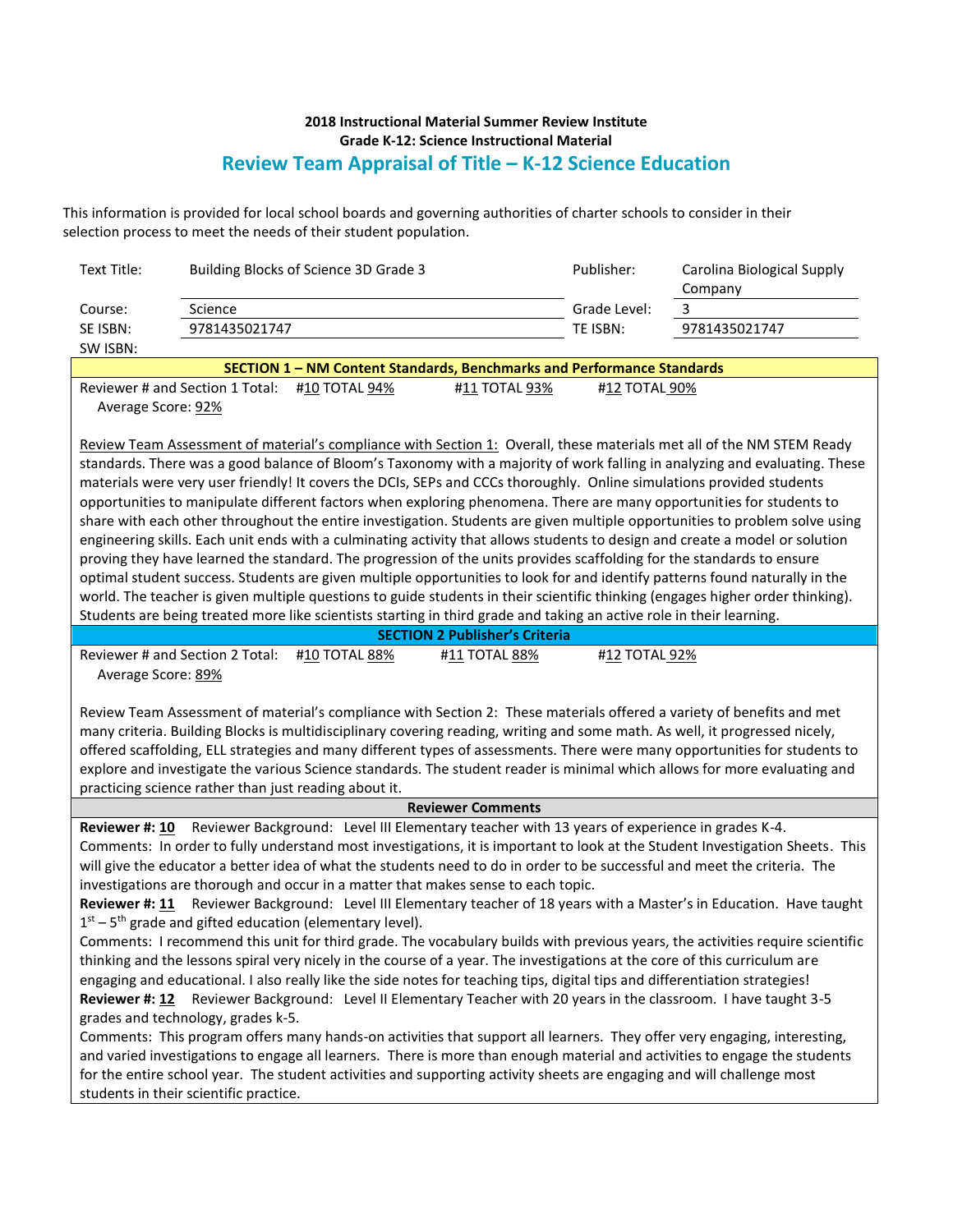This information is provided for local school boards and governing authorities of charter schools to consider in their selection process to meet the needs of their student population.

| Text Title: | Building Blocks of Science 3D Grade 4 | Publisher:   | Carolina Biological Supply |
|-------------|---------------------------------------|--------------|----------------------------|
|             |                                       |              | Company                    |
| Course:     | Science                               | Grade Level: |                            |
| SE ISBN:    | 9781435021754                         | TE ISBN:     | 9781435021754              |
| SW ISBN:    |                                       |              |                            |

**SECTION 1 – NM Content Standards, Benchmarks and Performance Standards**

Reviewer # and Section 1 Total: #10 TOTAL  $94\%$  #11 TOTAL  $93\%$  #12 TOTAL  $96\%$ Average Score: 94%

Review Team Assessment of material's compliance with Section 1:

Overall, these materials met all of the NM STEM Ready standards. There was a good balance of Bloom's Taxonomy with a majority of work falling in analyzing and evaluating. These materials were very user friendly! It covers the DCIs, SEPs and CCCs thoroughly. Online simulations provided students opportunities to manipulate different factors when exploring phenomena. There are many opportunities for students to share with each other throughout the entire investigation. Students are given multiple opportunities to problem solve using engineering skills. Each unit ends with a culminating activity that allows students to design and create a model or solution proving they have learned the standard. The progression of the units provides scaffolding for the standards to ensure optimal student success. Students are given multiple opportunities to look for and identify patterns found naturally in the world. The teacher is given multiple questions to guide students in their scientific thinking (engages higher order thinking). Students continue to be treated more like scientists rather than consumers, taking an active role in their learning. Students are generating their own data regularly to serve as evidence or explanations of phenomenon. The majority of the learning is hands-on investigations; there is minimal student text, but what is provided is right on grade level.

Reviewer # and Section 2 Total: #10 TOTAL 100% #11 TOTAL 81% #12 TOTAL 85% Average Score: 89%

Review Team Assessment of material's compliance with Section 2: These materials offered a variety of benefits and met many criteria. Building Blocks is multidisciplinary covering reading, writing and some math. As well, it progressed nicely, offered scaffolding, ELL strategies and many different types of assessments. There were many opportunities for students to explore and investigate the various Science standards. The student reader is minimal which allows for more evaluating and practicing science rather than just reading about it.

**SECTION 2 Publisher's Criteria**

#### **Reviewer Comments**

**Reviewer #: 10** Reviewer Background: Level III Elementary teacher with 13 years of experience in grades K-4.

Comments: In order to fully understand most investigations, it is important to continue to look at the Student Investigation Sheets. This will give the educator a better idea of what the students need to do in order to be successful and meet the criteria. My favorite piece of the investigations involves actual student and teacher dissections. This provides hands on experiences that are not often a part of many 4 th grade Science curriculum.

Reviewer #: 11 Reviewer Background: Level III Elementary teacher of 18 years with a Master's in Education. Have taught 1<sup>st</sup> – 5<sup>th</sup> grade and gifted education (elementary level).

Comments: I recommend this unit for fourth grade. The only concern is the depth of the Energy Works unit. It seems like it may be difficult to accomplish everything in that unit along with everything else teachers are required to cover.

**Reviewer #: 12** Reviewer Background: Level II Elementary Teacher with 20 years in the classroom. I have taught 3-5 grades and technology, grades k-5.

Comments: This program offers many hands-on activities that support all learners. They offer very interesting and varied investigations to engage all learners, including the opportunity to participate in 3 dissections. There is more than enough material and activities to engage the students for the entire school year. The student activities and supporting activity sheets are engaging and will challenge most students in their scientific practice.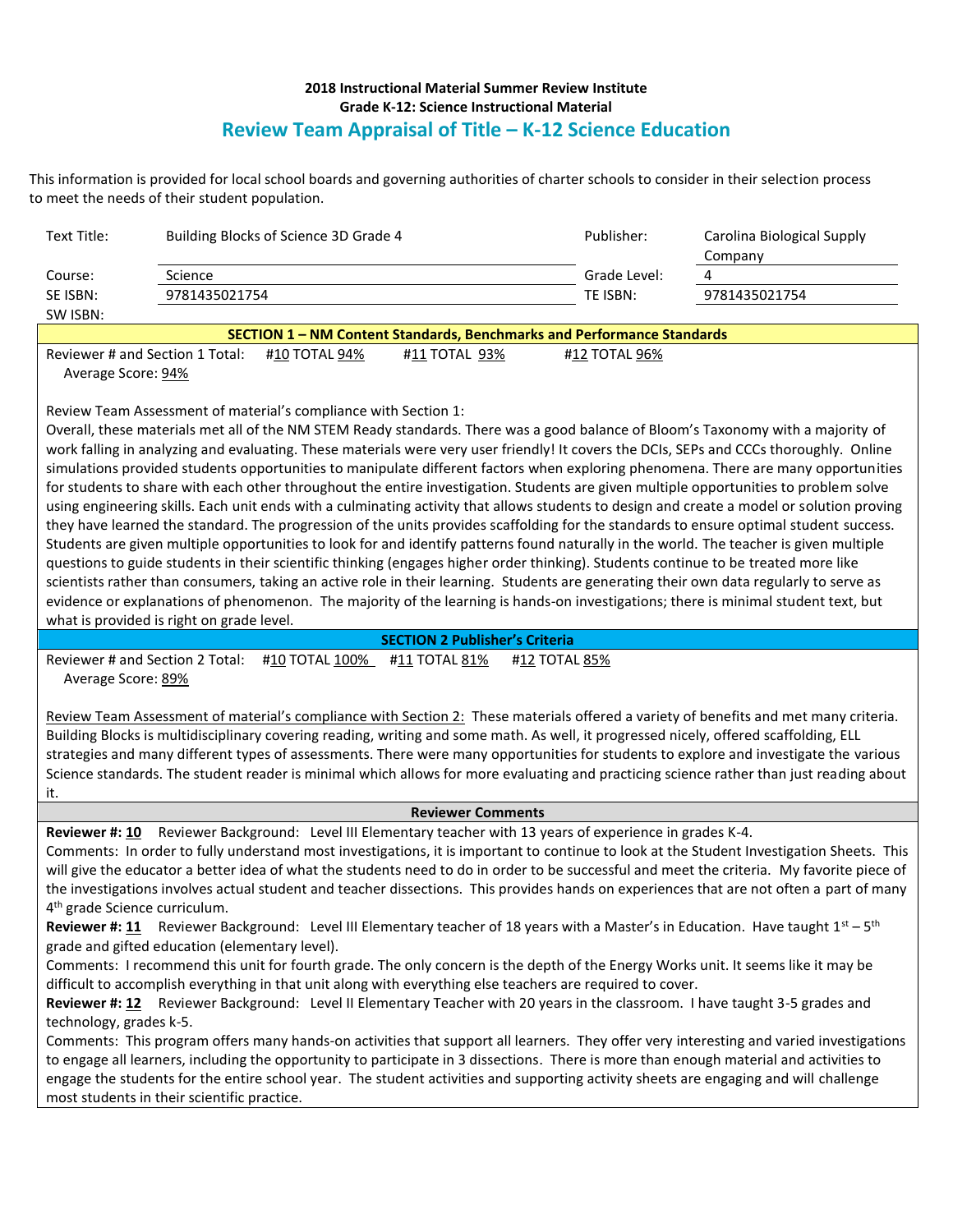| Text Title: | Building Blocks of Science 3D Grade 5 | Publisher:      | Carolina Biological Supply |
|-------------|---------------------------------------|-----------------|----------------------------|
|             |                                       |                 | Company                    |
| Course:     | Science                               | Grade Level:    |                            |
| SE ISBN:    | 9781435021761                         | <b>TF ISBN:</b> | 9781435021761              |
| SW ISBN:    |                                       |                 |                            |

| Reviewer # and Section 1 Total:<br>#10 TOTAL 91%<br>#11 TOTAL 91%<br>#12 TOTAL95%<br>Average Score: 92%                             |
|-------------------------------------------------------------------------------------------------------------------------------------|
|                                                                                                                                     |
|                                                                                                                                     |
|                                                                                                                                     |
| Review Team Assessment of material's compliance with Section 1:                                                                     |
| Overall, these materials met all of the NM STEM Ready standards. (The New Mexico 5 <sup>th</sup> grade specific PE was not found in |
| the material provided.) There was a good balance of Bloom's Taxonomy with a majority of work falling in analyzing and               |
| evaluating. These materials were very user friendly! It covers the DCIs, SEPs and CCCs thoroughly. Online simulations               |
| provide students opportunities to manipulate different factors when exploring phenomena. There are many opportunities               |
| for students to share with each other throughout the entire investigation. Students are given multiple opportunities to             |
| problem solve using engineering skills. Each unit ends with a culminating activity that allows students to design and create a      |
| model or solution proving they have learned the standard. The progression of the units provides scaffolding for the                 |
| standards to ensure optimal student success. Students are given multiple opportunities to look for and identify patterns            |
| found naturally in the world. The teacher is given multiple questions to guide students in their scientific thinking (engages       |
| higher order thinking). Students continue to be treated more like scientists rather than consumers, taking an active role in        |
| their learning. Students are generating their own data regularly to serve as evidence or explanations of phenomena. The             |
| majority of the learning is hands-on investigations; there is minimal student text, but what is provided is right on grade level.   |
| Peers regularly collaborate and share with each other models, processes, and solutions to problems posed throughout the             |
| investigations. Students are required to cite evidence to support their claims routinely as well.                                   |
| <b>SECTION 2 Publisher's Criteria</b>                                                                                               |
| Reviewer # and Section 2 Total:<br>#10 TOTAL 93%<br>#11 TOTAL 89%<br>#12 TOTAL 89%                                                  |
| Average Score: 90%                                                                                                                  |
| Review Team Assessment of material's compliance with Section 2:                                                                     |
| These materials offer a variety of benefits and meet many criteria. Building Blocks is multidisciplinary, covering reading,         |
| writing and some math. As well, it progresses nicely, offering scaffolding, ELL strategies and many different types of              |
| assessments. There are many opportunities for students to explore and investigate the various Science standards. The                |
| student reader is minimal which allows for more evaluating and practicing science rather than just reading about it.                |
| <b>Reviewer Comments</b>                                                                                                            |
| Reviewer #: 10 Reviewer Background: Level III Elementary teacher with 13 years of experience in grades K-4.                         |
| Comments: In 5 <sup>th</sup> grade students are given forms to evaluate each other's work. The reflection provides students the     |
| opportunity to not only reflect on other students' learning, but their learning as well. At the end of every lesson, students       |
| were presenting a project or model to their peers.                                                                                  |
| Reviewer #: 11 Reviewer Background: Level III Elementary teacher of 18 years with a Master's in Education. Have taught              |
| $1st - 5th$ grade and gifted education (elementary level).                                                                          |
|                                                                                                                                     |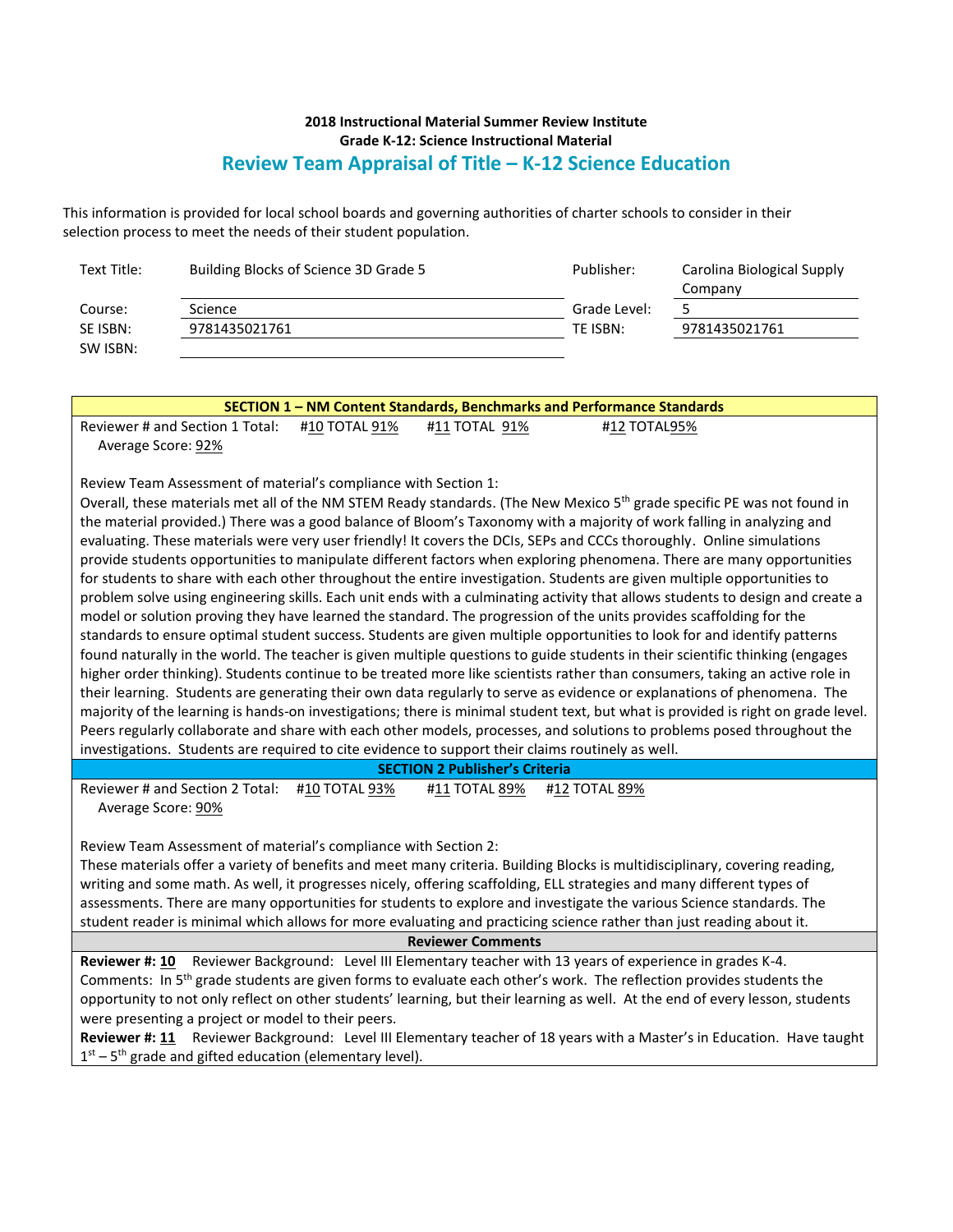Comments: I recommend this unit for fifth grade. The vocabulary builds with previous years, the activities require scientific thinking and the lessons spiral very nicely in the course of a year. The investigations at the core of this curriculum are engaging and educational. I also really like the side notes for teaching tips, digital tips and differentiation strategies!

**Reviewer #: 12** Reviewer Background: Level II Elementary Teacher with 20 years in the classroom. I have taught 3-5 grades and technology, grades k-5.

Comments: I highly recommend this program for fifth grade. It offers many hands-on activities that support all learners. They offer in-depth and varied investigations to engage all learners. The amount of investigations and material covered is definitely viable for a school year. The student activities and supporting activity sheets are engaging and will challenge students in their scientific practice. Students are expected to work collaboratively and complete a cumulative project at the end of each unit to show their learning.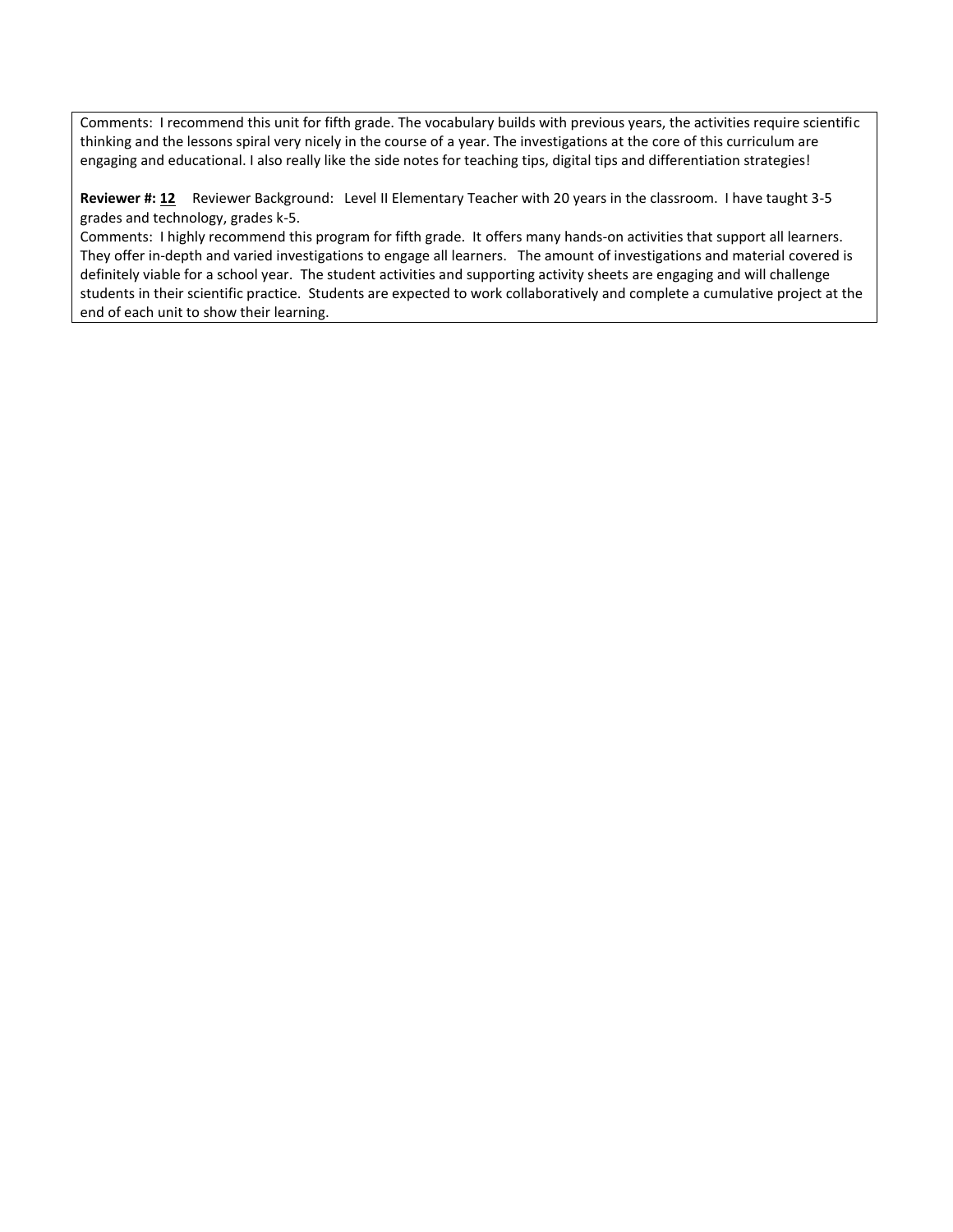| Text Title: | STCMS Level 6 | Publisher:   | Carolina Biological Supply |
|-------------|---------------|--------------|----------------------------|
|             |               |              | Company                    |
| Course:     | Science       | Grade Level: | $6 - 8$                    |
| SE ISBN:    | 9781435021808 | TE ISBN:     | 9781435021808              |
| SW ISBN:    |               |              |                            |

| SECTION 1 - NM Content Standards, Benchmarks and Performance Standards                                                                                                                                                                                                                                                                                                                                                                                                                                                                                                                                                                                                                                                                     |  |  |
|--------------------------------------------------------------------------------------------------------------------------------------------------------------------------------------------------------------------------------------------------------------------------------------------------------------------------------------------------------------------------------------------------------------------------------------------------------------------------------------------------------------------------------------------------------------------------------------------------------------------------------------------------------------------------------------------------------------------------------------------|--|--|
| Reviewer # and Section 1 Total: #16 TOTAL 95.31<br>#18 TOTAL 94.83<br>#17 TOTAL 95.29                                                                                                                                                                                                                                                                                                                                                                                                                                                                                                                                                                                                                                                      |  |  |
| Average Score: 95.14                                                                                                                                                                                                                                                                                                                                                                                                                                                                                                                                                                                                                                                                                                                       |  |  |
| Review Team Assessment of material's compliance with Section 1: y<br>The inquiry-based activities incorporates everyday real-life examples and applications.<br>The science investigations allows students to share their thinking through speaking and writing which<br>encourages critical thinking by citing evidences.<br>The sequence of lessons and investigations are easy to follow.<br>$\overline{\phantom{a}}$<br>Navigating the digital version of the book is easy for teachers and students.<br>The material is aligned with NGSS.<br>The curriculum allows ample opportunity for students to engage in experiments and discovery<br>learning.<br>The teachers' guide is very detailed and provides good support for lessons. |  |  |
|                                                                                                                                                                                                                                                                                                                                                                                                                                                                                                                                                                                                                                                                                                                                            |  |  |
|                                                                                                                                                                                                                                                                                                                                                                                                                                                                                                                                                                                                                                                                                                                                            |  |  |
| Reviewer # and Section 2 Total:<br>#16 TOTAL 88.89<br>#17 TOTAL 85.19<br>#18 TOTAL 92.59<br>Average Score: 88.89                                                                                                                                                                                                                                                                                                                                                                                                                                                                                                                                                                                                                           |  |  |
| Review Team Assessment of material's compliance with Section 2: y<br>Students regularly engage in speaking and writing in writing scientific phenomena and engineering<br>solutions.                                                                                                                                                                                                                                                                                                                                                                                                                                                                                                                                                       |  |  |
| Pre-assessments are evident but not summative assessment.                                                                                                                                                                                                                                                                                                                                                                                                                                                                                                                                                                                                                                                                                  |  |  |
| No evidence of recommendations on how to differentiate instructions to different types of learners.<br>$\overline{\phantom{a}}$                                                                                                                                                                                                                                                                                                                                                                                                                                                                                                                                                                                                            |  |  |
| No clear references to math standards, specifically in the teacher guide.<br>$\overline{\phantom{a}}$<br>Materials are coherent, sequenced within and across units to build student depth of knowledge.                                                                                                                                                                                                                                                                                                                                                                                                                                                                                                                                    |  |  |
| Material emphasize students revisiting student ideas when new information is presented.                                                                                                                                                                                                                                                                                                                                                                                                                                                                                                                                                                                                                                                    |  |  |
| Materials are teacher and student friendly.<br>$\overline{\phantom{a}}$                                                                                                                                                                                                                                                                                                                                                                                                                                                                                                                                                                                                                                                                    |  |  |
| Clear scaffolding is present. Each unit builds upon the previous<br>$\overline{\phantom{a}}$                                                                                                                                                                                                                                                                                                                                                                                                                                                                                                                                                                                                                                               |  |  |
|                                                                                                                                                                                                                                                                                                                                                                                                                                                                                                                                                                                                                                                                                                                                            |  |  |
| <b>Reviewer Comments</b>                                                                                                                                                                                                                                                                                                                                                                                                                                                                                                                                                                                                                                                                                                                   |  |  |